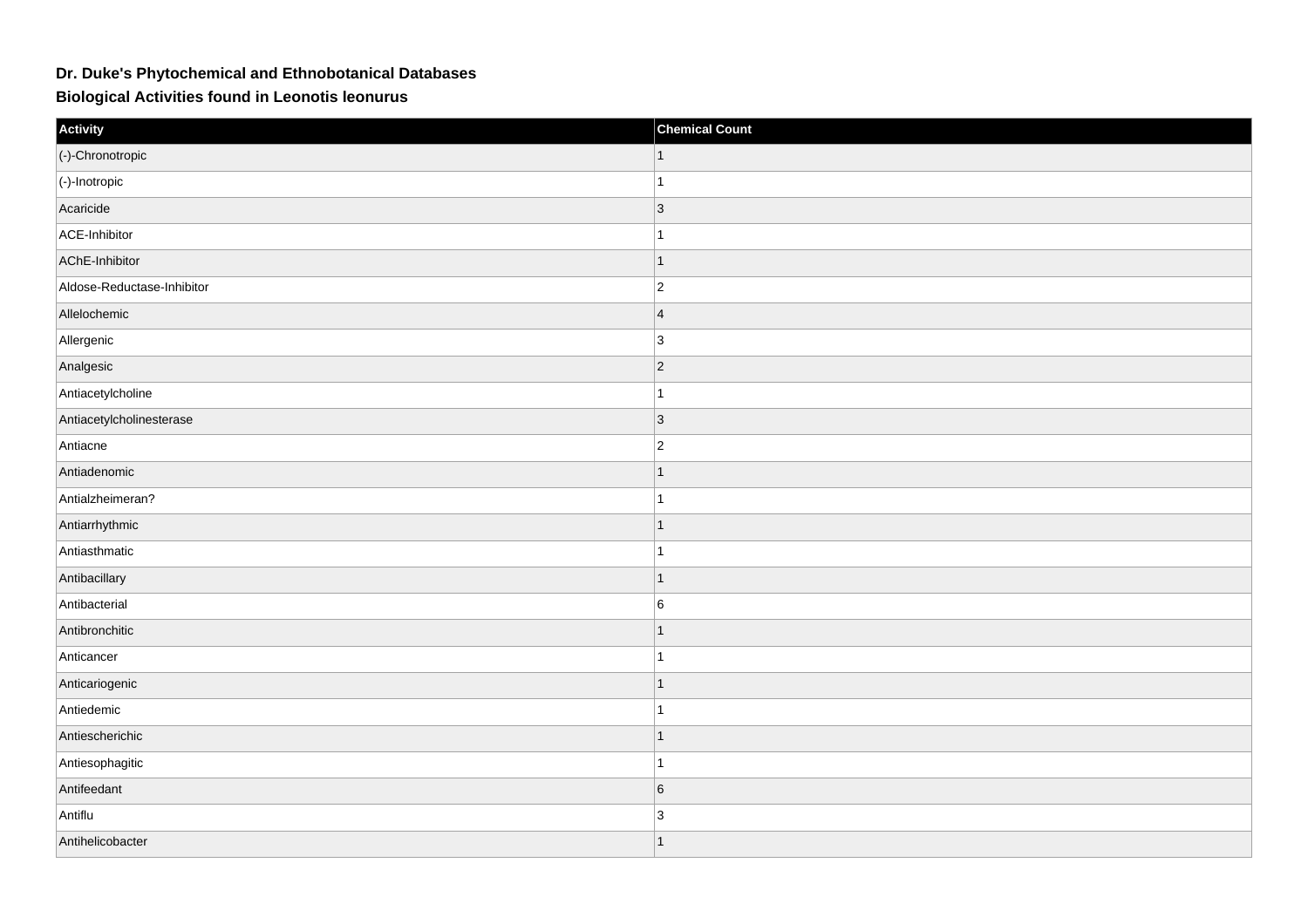| Activity                 | <b>Chemical Count</b> |
|--------------------------|-----------------------|
| Antiinflammatory         | $5\overline{)}$       |
| Antilithic               | $\mathbf 1$           |
| Antilymphomic            | 1                     |
| Antimetastatic (Stomach) | $\mathbf 1$           |
| Antimite                 | $\mathbf{1}$          |
| Antimutagenic            | 1                     |
| Antinitrosaminic         | $\mathbf{1}$          |
| Antinociceptive          | $\mathbf 1$           |
| Antiobesity              |                       |
| Antiotitic               | $\vert$ 1             |
| Antioxidant              | $\overline{c}$        |
| Antipneumonic            |                       |
| Antipyretic              | $\mathbf{1}$          |
| Antirheumatalgic         | 1                     |
| Antisalmonella           | $\mathbf{1}$          |
| Antiseptic               | $\overline{4}$        |
| Antispasmodic            | $\overline{4}$        |
| Antistaphylococcic       | $ 2\rangle$           |
| Antistreptococcic        | $\overline{1}$        |
| Antitumor                | 3                     |
| Antitumor (Breast)       | -1                    |
| Antitumor (Colon)        | 1                     |
| Antitumor (Pancreas)     | $\mathbf{1}$          |
| Antitumor (Prostate)     | $\mathbf 1$           |
| Antitumor (Stomach)      | $\vert$ 1             |
| Antiulcer                | $\overline{1}$        |
| Antiviral                | 3                     |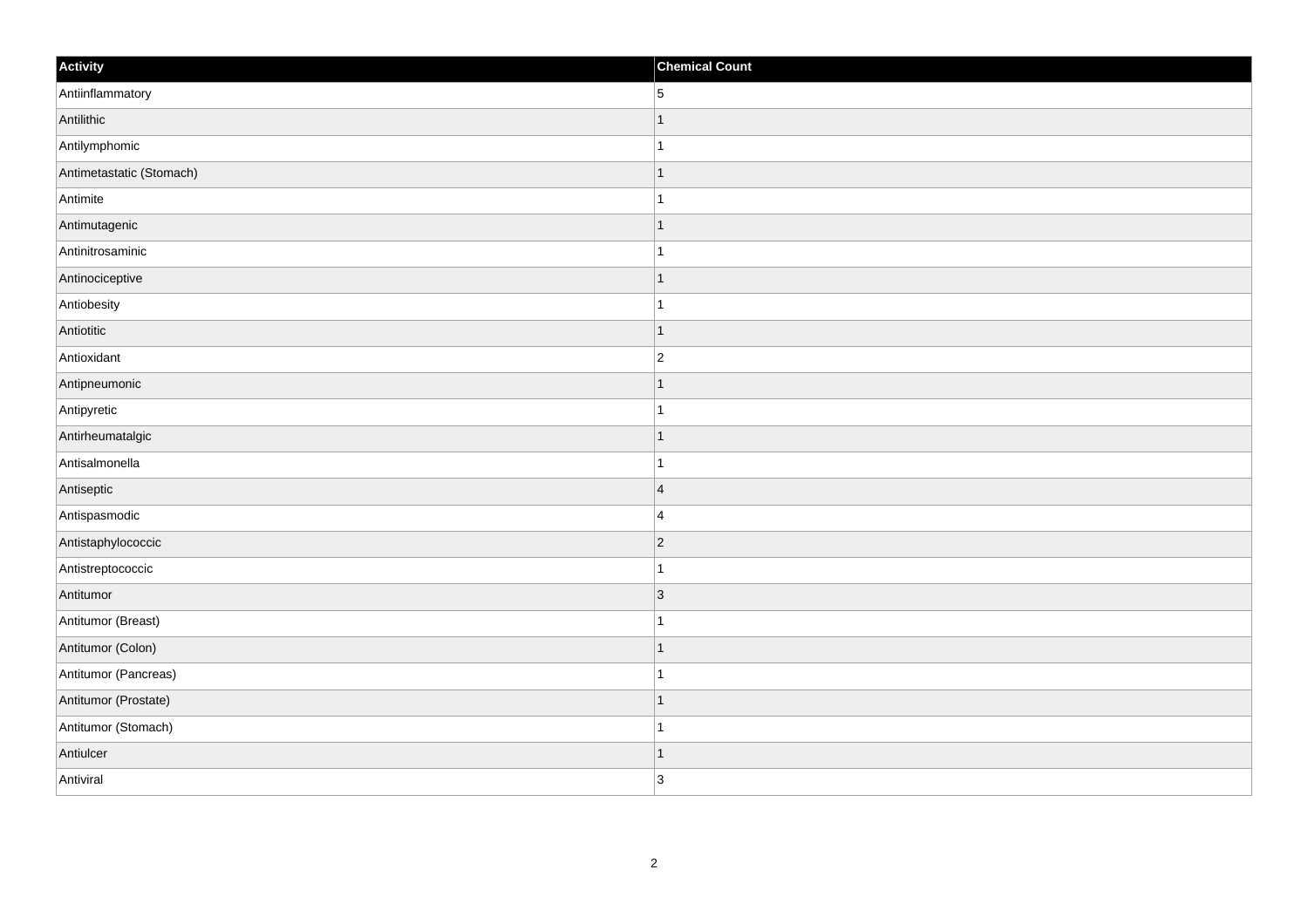| Activity                | <b>Chemical Count</b>    |
|-------------------------|--------------------------|
| Antiyeast               | $\vert$ 1                |
| Apoptotic               |                          |
| Arrhythmigenic          | f.                       |
| Bitter                  |                          |
| Bronchoprotectant       |                          |
| Calcium-Antagonist      |                          |
| Cancer-Preventive       | $ 3\rangle$              |
| Candidicide             | $\overline{2}$           |
| Candidistat             |                          |
| Cardioactive            |                          |
| Chemopreventive         | -1                       |
| Choleretic              | $\overline{2}$           |
| Cholesterolytic         | $\overline{\phantom{a}}$ |
| CNS-Stimulant           | 1                        |
| <b>CNS-Toxic</b>        |                          |
| Coleoptophile           |                          |
| Cytochrome-P450-Inducer |                          |
| Deodorant               |                          |
| Detoxicant              | 1                        |
| Enterocontractant       | 1                        |
| Expectorant             | 3                        |
| FLavor                  | $\overline{7}$           |
| Fungicide               | $\overline{4}$           |
| Fungiphilic             |                          |
| Fungistat               | 1                        |
| GST-Inducer             |                          |
| Hepatoprotective        | $\overline{ }$           |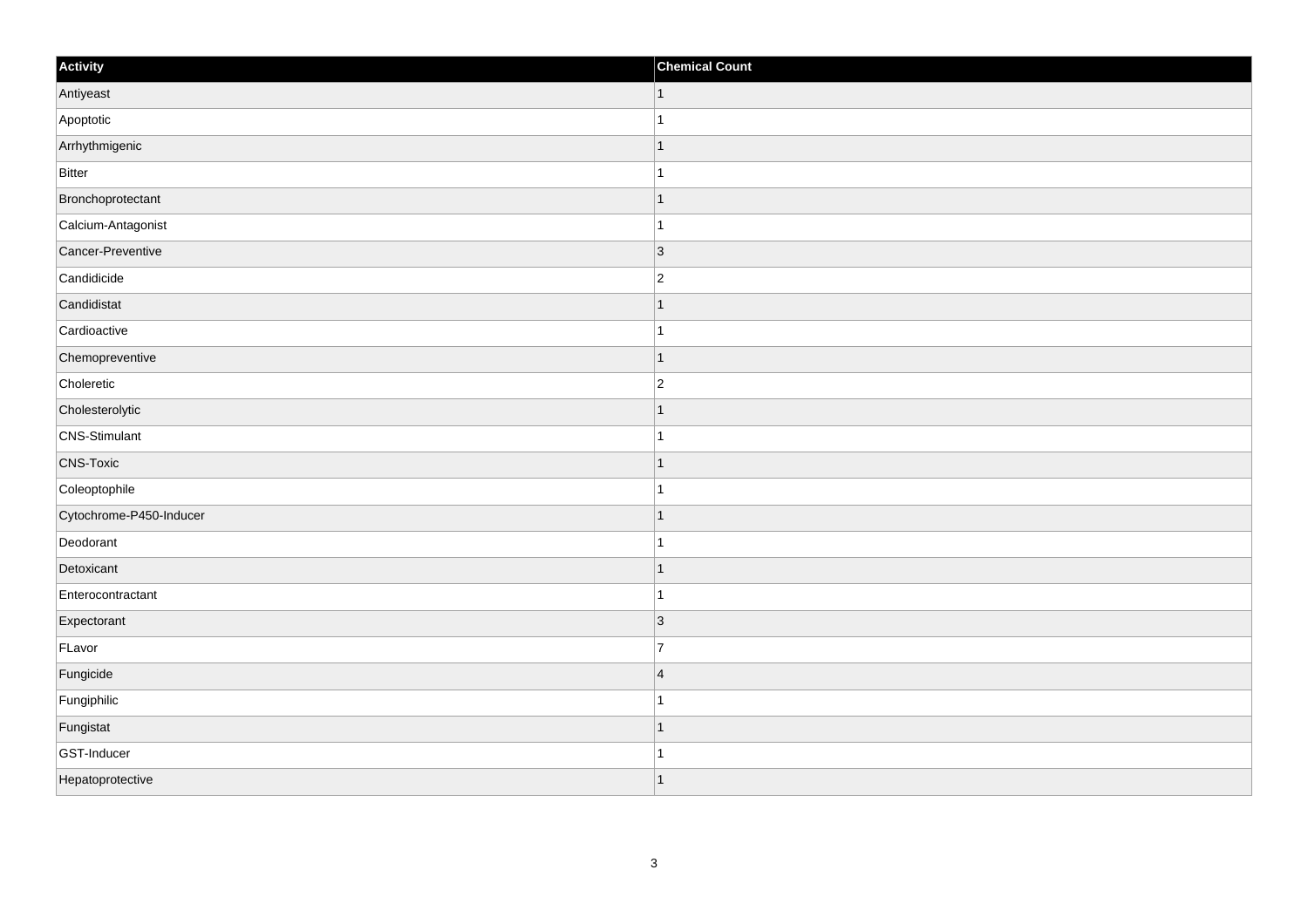| Activity                          | <b>Chemical Count</b>    |
|-----------------------------------|--------------------------|
| Herbicide                         | 5                        |
| Histaminic                        |                          |
| Immunomodulator                   |                          |
| Inhalant                          | 1                        |
| Insect-Repellent                  | 1                        |
| Insecticide                       | 3                        |
| Insectifuge                       | $6\phantom{.}6$          |
| Insectiphile                      |                          |
| Interleukin-6-Inhibitor           |                          |
| Irritant                          | $6\overline{6}$          |
| Laxative                          | 1                        |
| Lipolytic                         |                          |
| Myorelaxant                       | $\overline{c}$           |
| Nematicide                        | $\overline{2}$           |
| NO-Genic                          |                          |
| Ornithine-Decarboxylase-Inhibitor | 1                        |
| Ozone-Scavenger                   | 1                        |
| P450-2B1-Inhibitor                | $\overline{\phantom{a}}$ |
| P450-Inducer                      | $\vert$ 2                |
| Perfumery                         | $\overline{9}$           |
| Peristaltic                       | -1                       |
| Pesticide                         | 11                       |
| Pheromone                         |                          |
| Photosensitizer                   | $\overline{\phantom{a}}$ |
| Secretogogue                      | 1                        |
| Sedative                          | $\overline{4}$           |
| Spasmogenic                       | $\overline{2}$           |